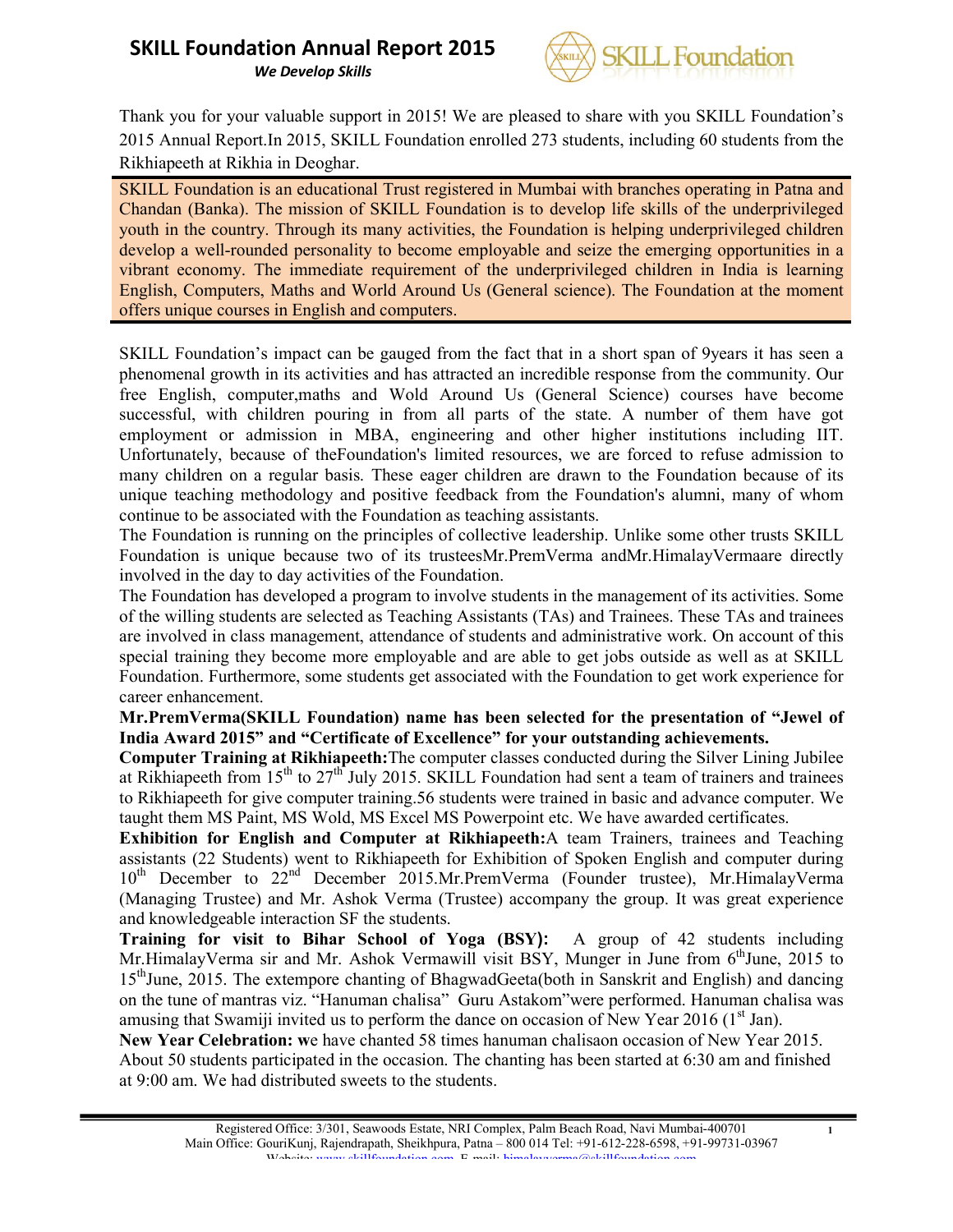*We Develop Skills*



Would Around Us: SKILL Foundation added a new skill of general study according to need of the students. We realised that knowledge of the students is very poor about the world. This class become runaway success. Now knowledge of the world has improved like anything. This class was personally conducted by Mr.PremVerma Sir. He is founder trustee of SKILL Foundation. Now the students are able to conduct the class.

English honors: SKILL Foundation launched another course of English honors. This class has conducted by Mr.PremVerma Sir. He is teaching this year part-I and Part-II both. The class conducted Monday to Saturday at 8:30 am.

SKILL Foundation Film:SKILL Foundation generated a SKILL Foundation. We have utilized old pictures and videos which was available at record. We hired videographer make the movie. He has recorded activity of SKILL Foundation.

Birthday: Mr.PremVerma has celebrated 69 birthdays with SKILL Foundation students. He has distributed sweets.

First World Yoga Day: We have celebrated First World Yoga Day on 21<sup>st</sup> June 2015. There were 45 students participated. We did Tada ashana, Tiriak Tada ashana, Katichakraashana,

NadisodhanPranayam,BharamriPranayam etc. It is conducted by Mr.PremVerma Sir. Other trustee also participated in it.

Deoghar visit: Mr.PremVerma and Mr.HimalayVerma did pilgrimage Sultanganz to Deoghar from 1<sup>st</sup> October to  $4<sup>th</sup>$  October 2015. They went with kawar. They came to Patna on  $6<sup>th</sup>$  October. They shared

experience with students and shown the picture & videos also.They had distributed Prasad to students. Admission: During this month from  $18<sup>th</sup>$  to  $20<sup>th</sup>$  February 2015 the admission process in the free English classes was conducted. SKILL Foundation has made a qualitativejump towards computerization of the records and maintenance of Data Base of the profiles of SKILL Foundation students. The admissions were taken directly on the Laptop and the daily attendance of the students is now being computerized on a daily basis. The entire process was managed by the Trainees and the Teaching Assistants. It was a direct demonstration of the organizing skills learnt by the students at SKILL Foundation.

**Housekeeping Work:**From 1<sup>st</sup> to  $5<sup>th</sup>$  January the Trainees and TAscompleted the housekeeping work of the office. They arranged the files of 2015 and archived them. We have sifted office in guest room and guest room sifted to puja room. The entire work was done by the students themselves under the supervision of the Faculty.

Mr.PremVerma, Mr. Ashok Verma and Mr.HimalayVerma went to Chhotan (staff) home (for your information he past way on 23rd December 2015). Some of Trainees also went to his home with sirs. Prem Sir has given Rs.2000/- and Ashok Sir Rs.1000/ to his family for Sarad.

Total classes: SKILL Foundation conducted1459 classes in 2015, under various disciplinesi.e. English, Yoga, Library, Computer, Maths Karma Yoga, Movie, Mantra Chanting and English Hon's– a testament to the significant increase in the Foundation's activities.

English Training: SKILL Foundation has developed a unique Yogic method of English teaching. During the year we organized 181English language classes. Every class at SKILL Foundation begins with a 10 minutes session of Yoga consisting of Tadasana, BhramariPranayam, Meditation, chapter 12 Bhagwadgeetaand Prayer. SKILL Foundation has developed a unique method of teaching English through its proprietary Nine SKILL Mantrasrepresentedby a set of triangles. This helps the students practice simple sentences. At the end of the class, the students have a Fun andGames session to encourage them to speak in English. In the 2015 academic session, we put special emphasis onpronunciation, which resulted in significant improvement instudents' speaking skills. At the Foundation's Annual Function, the guests greatly appreciated the students' English speaking skills.

Four-month compressed paid EnglishCourse (for college students and other adults)has picked up well. We held 7 classes in 2015, representing an attendance of 494.As an incentive the Trainees and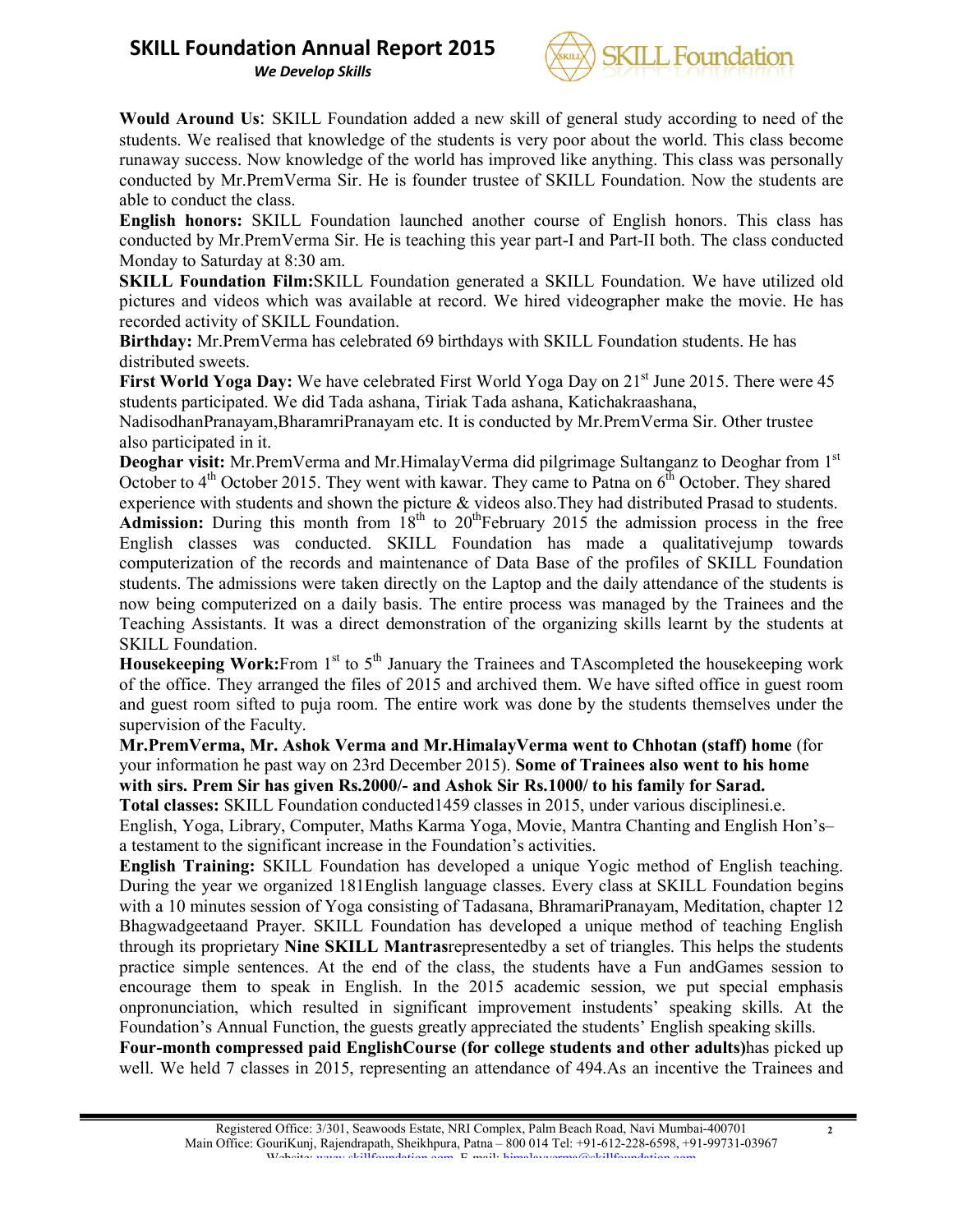*We Develop Skills*



Teaching Assistants are allowed to attend the Paid course for advanced training. This class has been discontinued because of sorted of time.

Mantra Chanting Classes: SKILL Foundation uses Mantra Chanting classes consisting ofKirtans, Mahamritunjaya Jap, Hanuman Chalisa, and other mantras every Saturday evening.Mantra Chantinghas a special place in our curriculum, as it helps to hone the students' diction and voice modulation for public speaking. Kirtanuses sound for focusing the mind and developing aural perceptions, emotional expression, self-confidence, and creativity, and is therefore an effective tool for teaching a foreign language.Kirtansare so simple that even the youngest child can sing them. All the children in the class spontaneously join the singing and dancing.

Library: The library of SKILL Foundation was further enriched this year by the addition of more books.The Library is open to the students on every Sunday 10AM – 12 PM for reading. The students manage the library, and this year the library records have been fully computerized. The SKILL Foundation faculty guide students on the selection of books. The students have access to dictionaries to help them improve their vocabulary. We welcome contributions in terms of books for the library.The library now has 1488 books under the following categories:

- Encyclopædia Britannica Series: Macropædia ready reference -34 volumes
- Encyclopædia Gardening-3 volumes
- English Fiction-198
- Non-fiction-331
- Children Books-349
- Management-67
- $\div$  Yoga-268
- Dictonary-23
- Hindi-89
- Computer-6
- English Teaching Books-43
- Mathematics-37
- Yoga Magazines-40

Sunday Movie:English movies were screened for the students on Sunday afternoons. The movies were carefully selected by the faculty to help them learn English pronunciation as well as important life skills. SKILL Foundation has a collection of very good English films, which help improvethe students' pronunciation. The Foundation screened 46 movies this year, which the students enjoyed immensely. We added several new movies to the SKILL Movie Library in 2015.The following are

- A Passage to India
- Alice In Wonderland (2010)
- Bend It Like Beckham
- Godfather1
- $\bullet$  Harry Potter-4, 5, 6, 7
- Oliver Twist $(2005)$
- Piku
- Robinson Crusoe 1954
- Tangled 2010
- The Adventures of Tintin (2011)
- The Godfather Part 2 (1974)
- Tinker Bell And The Lost Treasure (2009)
- To Sir With Love
- $\bullet$  Troy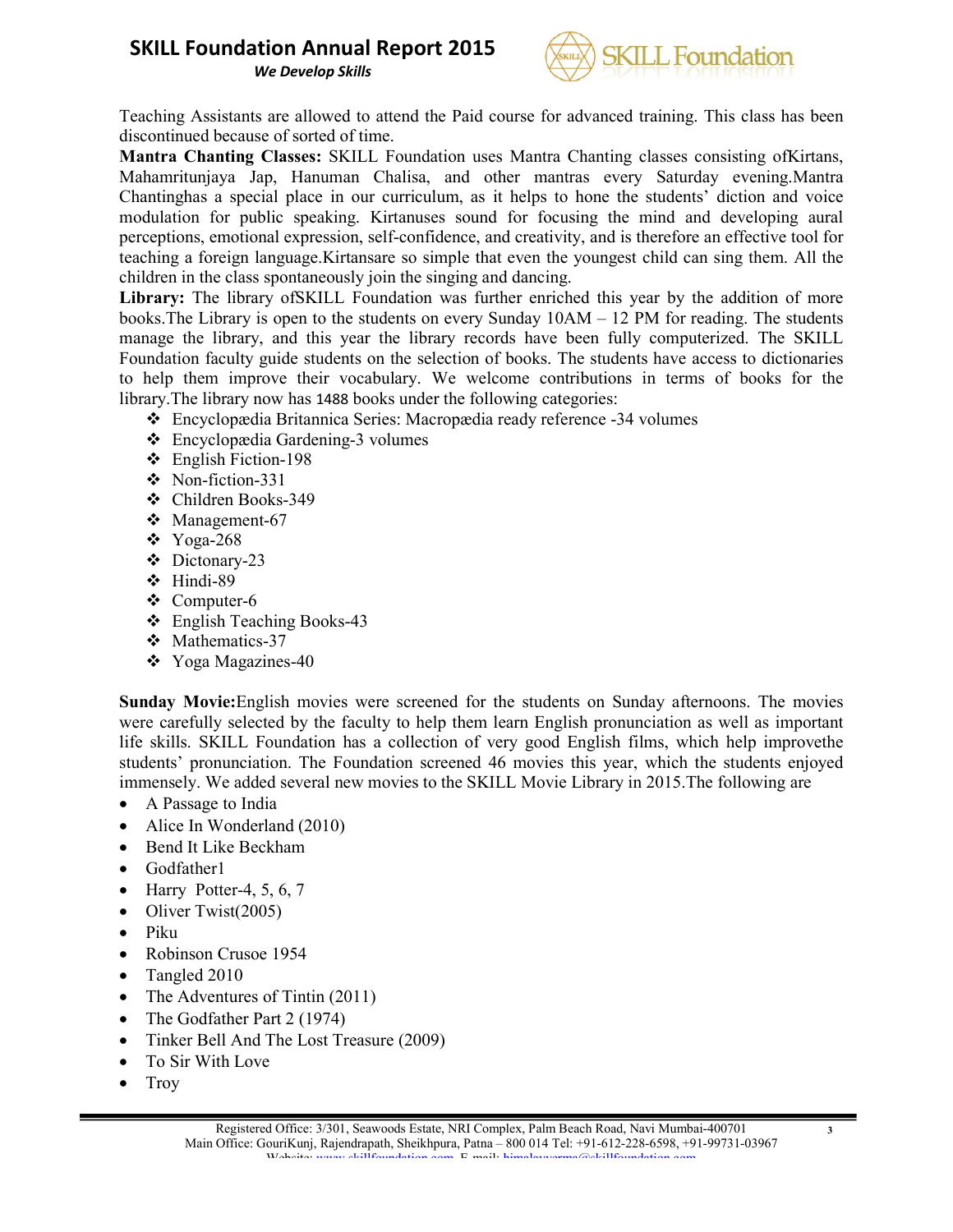*We Develop Skills*



- War Of The World
- Treasure Island 1990
- War and peace

Seva and Karma Yoga:The SKILL Foundation Environment Council helps students learn the value of Karma Yoga, Seva (service), health and hygiene. The Foundation has adopted 10 streets in the locality, which the students keep neat and tidy. Every Sunday the students clean up these streets, and help the community to maintain a clean environment. We organized a special mega karma yoga event during the Chath Puja when the students cleaned the entire locality, a gesture that was greatly appreciated by the community.

Quiz Competitionis an important part of the curriculum of SKILL Foundation,to help students build confidence in Englishspeaking. It was organized every Friday, in which the students' English speaking skills were tested. This has become a runaway success with the students because of the students' enthusiasm. They are divided into two groups-SKILL Lions and SKILL Tigers. The teams get scores to compete for the running trophyeach year. A key rule of this competition is that if any student speaks a language other than English, his or her team loses points.Quizzinghas proved to be a very good tool for removing the students' inhibition in speaking English freely. Apart from the fact that regular English training is given with laptop & LCD, SKILL Foundation has started using power point presentation for Quizzing.

Guest Lecture:The Guest lecture program is a special tool employed by SKILL Foundationfor development of the under-privileged children. The students get to meet people who have been successful in life and thereby learn various soft skills of life. The guests this year were:

- Ms.ShreyaTrivedi,
- Mr. U. K. Chaudhary, Retd. Chief commissioner of Income Tax, Patna
- Mr.AbhishekArun, Software Engineer, Working in Barclay Bank, USA
- Mr.SanyayShivam, IRS
- Ms.Neha Aryan, Deputy Manager of ICICI Bank at Raja Bazar,
- Mr.Abhishek Kumar, Financial Service Manager, ICICI Bank, Raja Bazar.

Yoga Classes:Every morning SKILL Foundation students do Morning Sadhana, which consists of chanting of mantras of SaundrayaLahili and BhagwadGeeta.The students also practice yogaasanas suitable for children under expert guidance. SKILL Foundation has seen a marked improvement in the pronunciation of English words and the confidence level of the students.

Sponsor a Child Program:This year 32 students were provided free English and computer trainingat SKILL Foundation.They have been trained under "Sponsor a Child Program". Under the SACP,well wishers of SKILL Foundation donate Rs10,000 for English and computer training of twoneedy children during the year. All donations to the SKILL Foundation are exempt under section 80 G of the Income Tax Act. The names of the donors and the students sponsored by them are published on the Facebook page of SKILL Foundation and the websitewww.skillfoundation.com. SKILL Foundation would like to deeply thank its donors for their liberal contribution to this mission of development of the underprivileged.

| Ananda Bose          | Manas Jena    | Sunil Chadha    | LalmaniGarg             |  |
|----------------------|---------------|-----------------|-------------------------|--|
| Edward Yang          | Ashok Kasyap  | Manish Kumar    | <b>SrikantMandapaka</b> |  |
| RavindranathBoolakee | ShashwatSahai | Jai Thomas      | GeetikaDayal            |  |
| Shiv Sinha           | Sunil Jain    | SavyasachiSahay | DharmeshAnand           |  |

4

### 2014Contributorsof Sponsor a Child Program: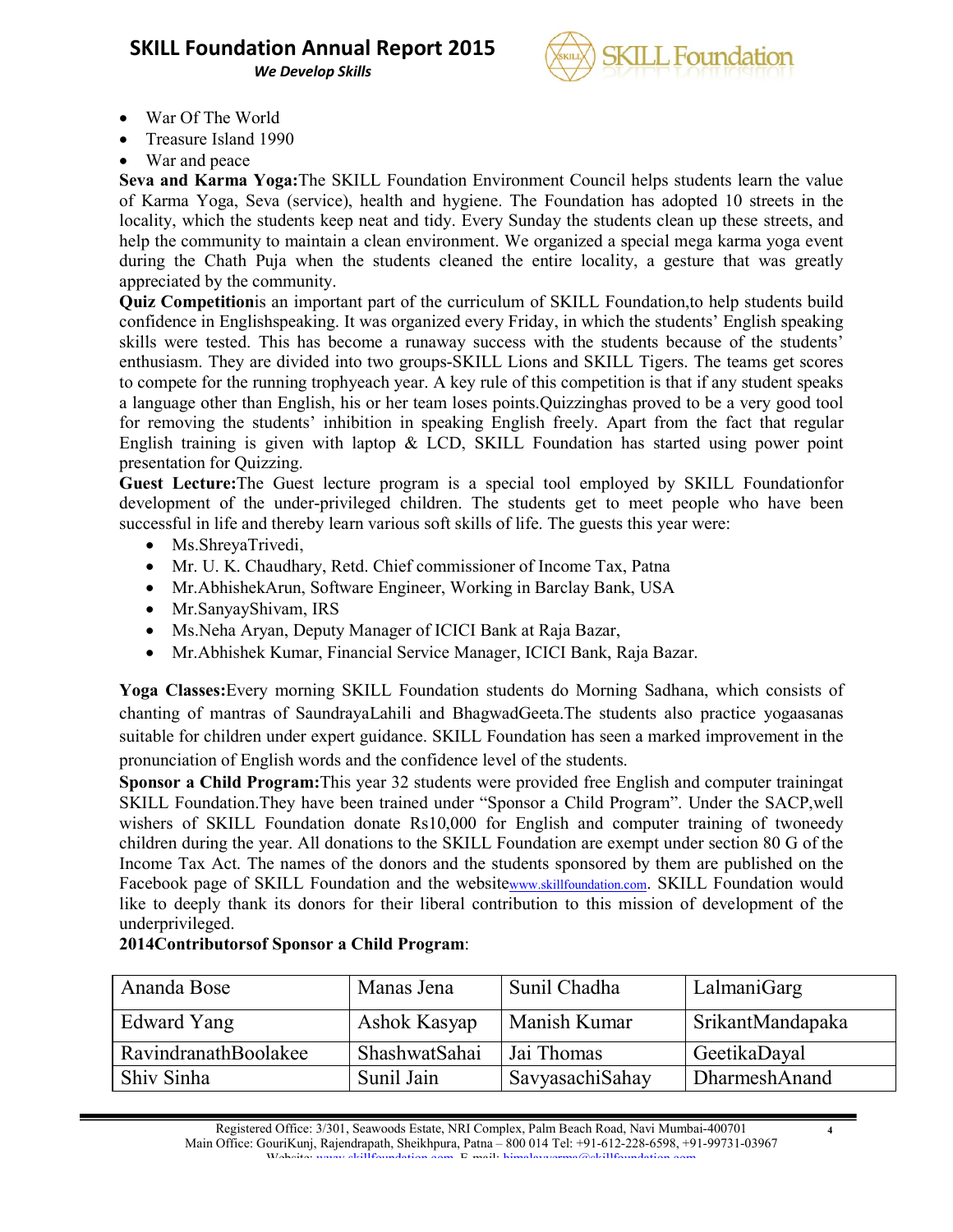*We Develop Skills*



Computer Class:Computer classes are heldfrom Monday to Saturday. We teach basic &advance computer, Tally, AutoCAD, Photoshop and so forth.In 2015,we held 231 computer classes representing an attendance of955.We are unable to increase the average number of students per class because of lack of PCs. We look to your support for increasing the number of PCs.

Activity class:246classes were held in one batch on every dayexcept Sunday at 3:00 to 4:00 pm. During theclass students learnt various dances on based on kirtans and other mantras like Hey Ma, Gayatri Mantra, Hanuman Chalisa etc. dances were taught which is developed by our sir, Mr. PremVerma. In this class, children play various games also.

This year SKILL Foundation has developed one dances based on Sanskrit mantra"Guru Astacom"The Choreographer of the Danceis Mr.HimalayVerma. The students learnt Bharatnatyamadbuses.

Other Event: The Foundation has organized other events like DurgaPuja, Maha Shiv Ratri etc.

Chandan Branch of SKILL Foundation: The English teaching classes at the Chandan branch has been quite irregular on account of various infrastructure and local rural activities. Absence of a building being the main factor this year a concerted effort was made to get a piece of land from Skill Foods. Now that the land for the building of SKILL Foundation school building has been identified very soon the building construction will be started. SKILL Foundation has been approaching the donors for the funds for the school at Chandan.

9thAnnual Function Preparation: The date of annual function has been shifted in April 2016. We have started the preparation for the function. We are practicing the following things- Ramayana drama, BhagwadGeetaStoka, Kirtan dance, Hanuman Chalisa dance, Gayatri Mantra dance etc.

FCRA Registration: After a two day rigorous inspection on 24-1-12 and 25-1-12 and a submission of significant amount of supporting documentation, SKILL Foundation received the registration for the Foreign Contribution Regulation Act (FCRA) in 2012. This registration allows SKILL Foundation to accept donation from foreign individuals and organizations in foreign currency.

This year SKILL Foundation took the innovative step including individual reports by the trainees, and the trainers in the annual report. This makes the report more realistic as these are the individuals who make it happen at the ground level. The reports of the trainers are as below.

### Aditya Kumar

I am a Trainee at SKILL Foundation. I taught Computer at SKILL Foundation. I manage Database and Attendance of the students at SKILL Foundation. I worked in Math's presentation and Quiz also. I maintained CD and DVD Library of SKILL Foundation. I am in-charge of Sunday Library class at 10am and I wrote notes of library class. I also helped in SACP work. I made presentation of Guest Lecture and all festivals and functions at SKILL Foundation. I went to Rikhiapeeth for teaching English and Computer and also went for the exhibition at Rikhia. I have done housekeeping work. I also make Monthly Report at SKILL Foundation. I learn English, Sanskrit, Math, World Around Us, Dance, Kirtan, Computer, Yoga, History, Geography, Civics, Karma Yoga, Photo Shop, Auto Cad etc at SKILL Foundation.

### RubyKumari

When I had joined Skill Foundation I was very shy and I was not able to read and speak English correctly. Sir had taught me English in a very easy way and I thought that if I want to learn English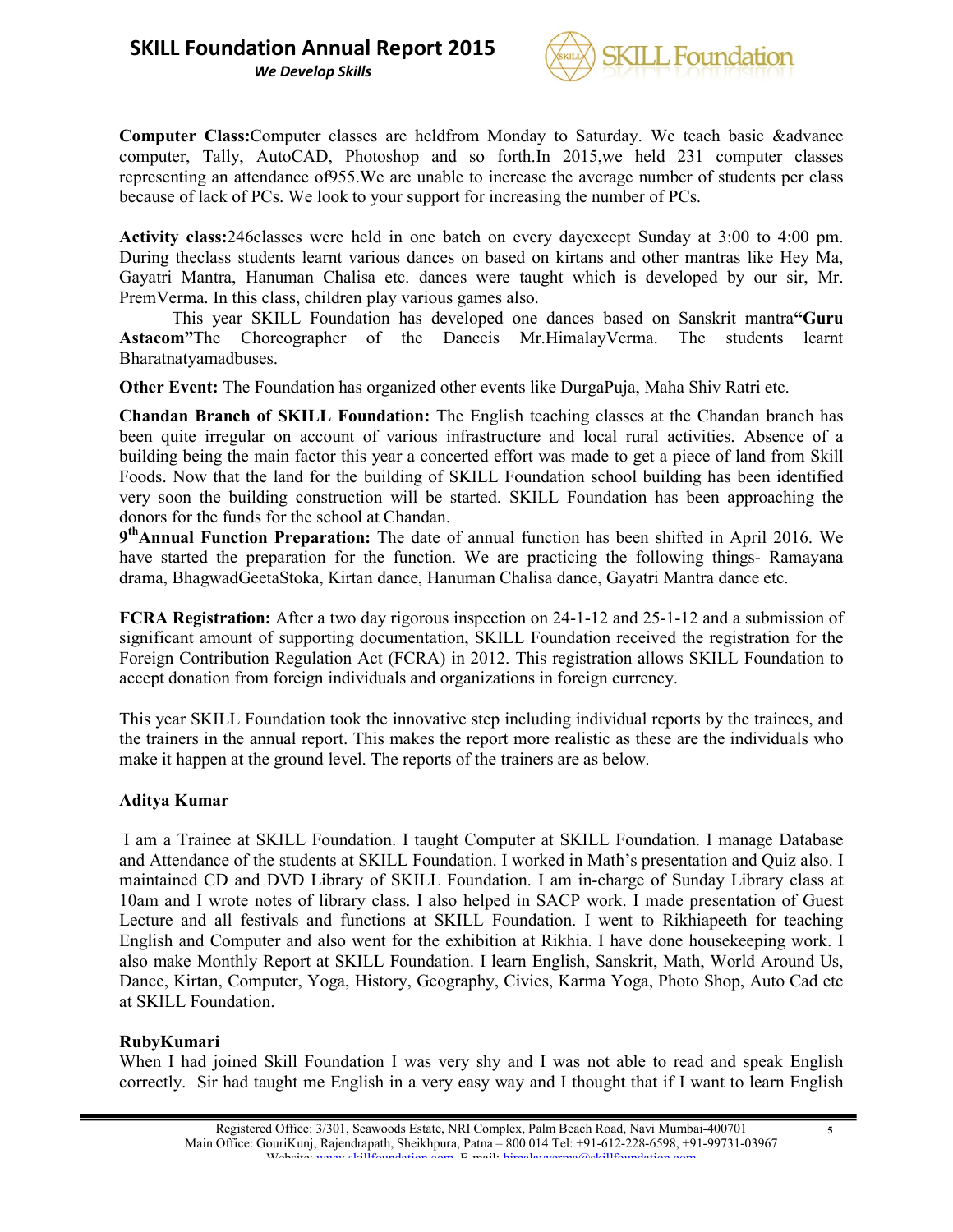*We Develop Skills*



then I have to catch this method and I have done that only. Later on I became a Teaching Assistant. As a TA we have to follow the Nine golden rules of Skill Foundation.

I am the in-charge of the Library at SKILL Foundation. In the library I have to arrange the books in the sequence according to serial numbers and also clean the books and then keep them in the right place. I was given the SACP work where I have selected the students for computer training and taken their photos. I filled the data's in the computer and the SACP register. My handwriting has improved while writing in the register and my typing speed has improved. I also helped in the translation work of Bhagwadgeeta taken up by Sir and prepared the hard copy of the Bhagwadgeeta translation. I wrote the Sanskrit slokas and their meaning in English. While doing this work I have memorized many Slokas also.

Sir had given me opportunity to take the English classes. While teaching, I learnt a lot and when I made mistake sir corrected my mistakes. There is one thought of SKILL Foundation that I like:- " Learn while you teach and teach while you learn" .This teaching will improve my pronunciation of English.

Later on I got the work to make the presentation on Histroy. This work also helped me to know more about history. I believe in the thought taught at SKILL Foundation that " He who loves his work never labours. One who can do any hard work with pride and efficiency can achieve anything in life." I will always try to learn new, new things. I will do it ,sir

### Prem Chandra

I am telling you what I did at Skill foundation

1. I am in-charge of the Morning Sadhna class at SKILL Foundation. I come daily at 4:30 in the morning and clean the temple and arrange the class and also make attendance.

2. I am also incharge of the Karma yoga classes in SKILL Foundation in the morning. Every morning I cleaned the road outside the SKILL Foundation building..

3. I have also made some power point presentation for the World Around Us class and also for the Math's class.

4. I did voucher entry of expenses of SKILL Foods

5. I made the soft copy of comments of Sir in respect of the Bhagwadgeeta slokas.

6. Sometimes I took the morning sadhna classes and sir called by phone and explained about the sloka of Bhagwadgeeta for the day.

7 Although I am only student of tenth Sir allowed me to attend the English Hons class,

8. Sometimes in absence of sir I stay here in the night to guard the SKILL Foundation.

Chandan Kumar

.

1. This year I conducted the Mathematics class in which I taught the Arithmetic. By this I am learning tricks of Mathematics to handle any problem of Math very easily.

2. I also made Maths Presentation – Arithemetic & Commercial Mathematics, Algebra.

3. I have also conducted some classes of English, World Around Us and Dance.

4. I made the Database, Attendance Register, Monthly Statistics & Annual Statistics of SKILL Foundation.

5. I also made the accounts entry in Tally for SKILL Foods & SKILL Foundation.y

6. I did the BhagwadGeeta Notes Editing

7. I also do th photography in the functions of SKILL Foundation Photography

This year I also visited to Munger Ashram "Bihar School of Yoga". I got a very good training of how to live our life in a yogic way. There we were also trained as the teacher of yoga. This year's visit to Munger Ashram was great.I am grateful to sir for all that which he has provided to us at SKILL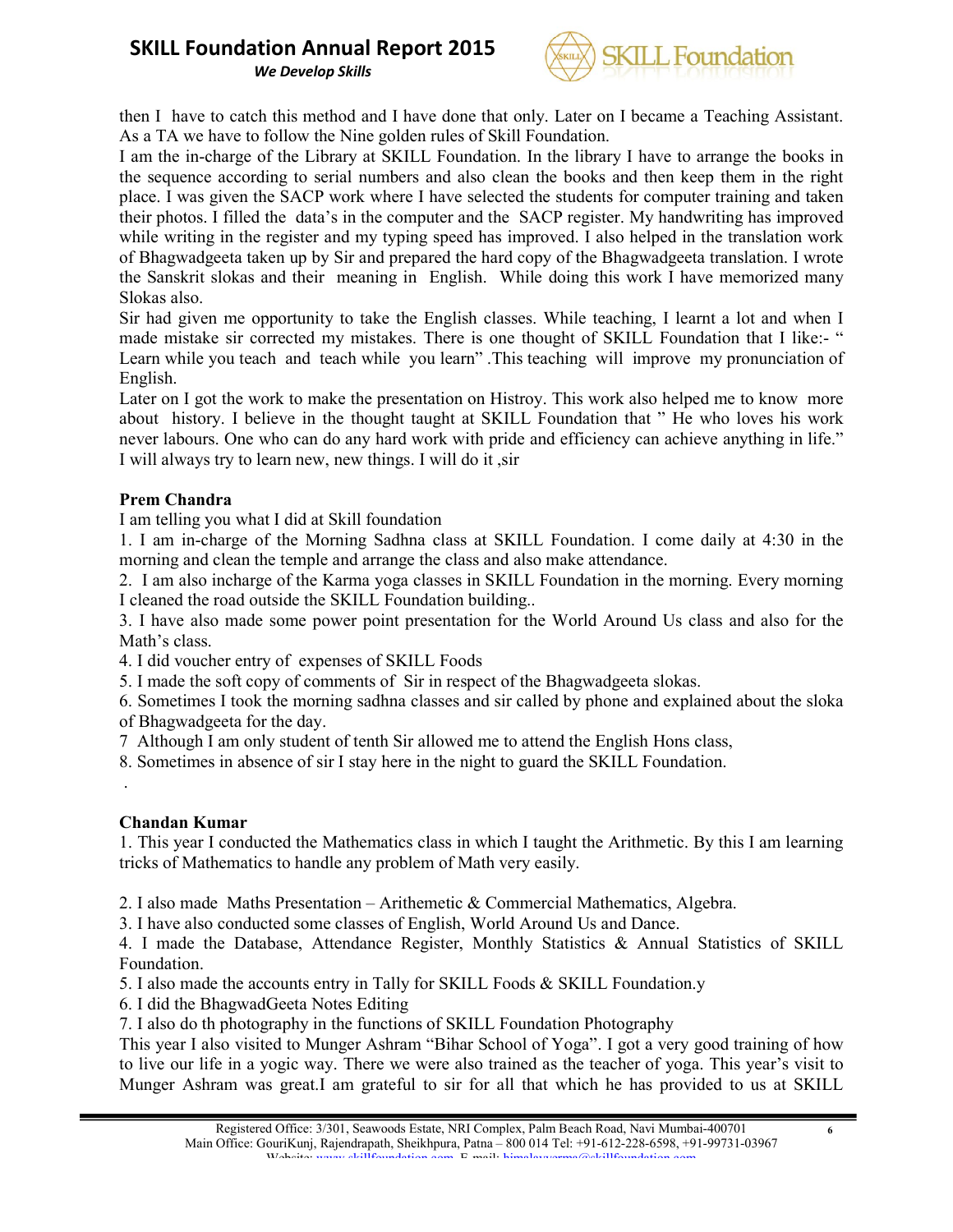*We Develop Skills*



Foundation. He has taught us to live our life in a very simple way and gave twelve gifts of Work, Money, Friends, Gratitude, Learning, Problems, Family, Laughter, Dreams, Giving, Today is a day and Love. One who follows these Gifts will be a successful person in his life. Sir appreciated me when I did good work which encouraged me to do even better. And become an exceptional student of SKILL Foundation. He has taught me to take my decision myself. But still I am trying to learn more things from Sir and improve myself.The Glory of SKILL Foundation and Mr.Prem Verma Sir cannot be express in a few words. I want to thank sir whole heartedly for everything. Thank you sir!

### Ranjeet Kumar

2015 is a dynamic year for SKILL Foundation because the year had started with chanting of hanuman Chalisa 58 times. According to need of students, SKILL foundation adds new skills every year. The Foundation had added two skills World Around Us (General Studies) and English Honours this year. SKILL Foundation is teaching Bhagwadgeeta form more than three years. The foundation has developed the book of Bhagwadgeeta in easy English language which is easy to understand. The draft copy was sent to Swami Niranjanananda Srawasti for his blessings.The book is an outcome of teaching Bhagwadgeeta in Sanskrit, English and Hindi to the students. We developed new dance (Guruwastakam) based on Bharatnatyam adbuses. The Choreographer of the Dance is Mr. HimalayVerma.

A group 40 students visited Bihar School of Yoga, Munger. The study tour was very valuable for the students. BSY had given training of Trainees to SF trainees and students learnt how to play Harmonium & Mridang. SKILL Foundation students had preformed before Swami Niranjan . Swami Ji blessed us and appreciated the performance. Swami Ji invited SKILL Foundation for dance performance on Hanuman Chalisa chanting on 1<sup>st</sup> January 2016.

SKILL Foundation team conducted a one month crash course of Spoken English for the tribal children of Rikhia village at Rikhiapeeth (Jharkhand). SKILL Foundation also gave training of computer at Rikhiapeeth, Deoghar, Jharkhand. We trained about 60 Rikhiapeeth students in only 15days. The trainees were given training in MS Word, MS Excel, MS Power Point, MS Paint etc. The training was very successful. Swami Satsangi asked SKILL Foundation advance computer such as AutoCAD, Tally, etc. to the students who have already learnt basic computer next year..

SKILL Foundation also put up a stall of English and Computer training in the exhibition in Silver Jubilee closing Ceremony 2015 celebrated from  $15^{th}$  Dec. to  $25^{th}$  Dec. 2015.

This year SKILL Foundation celebrated Diwali in a grand way. The students of SKILL Foundation did the lighting and decoration themselves. The students made beautiful Rangoli and played with crackers. The whole function was managed by the students under the guidance of faculty. SKILL Foundation also celebrated other festivals like Holi, Durga Puja and Maha Shiveraatri.

 We have system of reporting in the weekly basics where all Trainers, Trainees and Teaching Assistants report the progress work in the meeting. They give ideas and suggestion. Ranjeet Kumar conducts the meeting.

 As usual we did Housekeeping Work at the end of the year. We cleaned and arranged the library. We did housekeeping of files and archived them.

### Ashu Kumar

I'm a student of class X. Throughout this year I have learnt a lot at SKILL Foundation. I have learnt many important skills which are going to help me in every field of my life. SKILL Foundation has trained me so well that I can even train others. Many classes have been taken by me like–– SKILL Foundation English class, SKILL Mathematics class, SKILL World Around Us class, SKILL Computer class, SKILL Dance class. I have also made many presentations of–– SKILL World Around Us class, SKILL Mathematics class and SKILL English Honors class. I could take all these class because I had attended all these class as a student. SKILL Foundation is working to introduce a next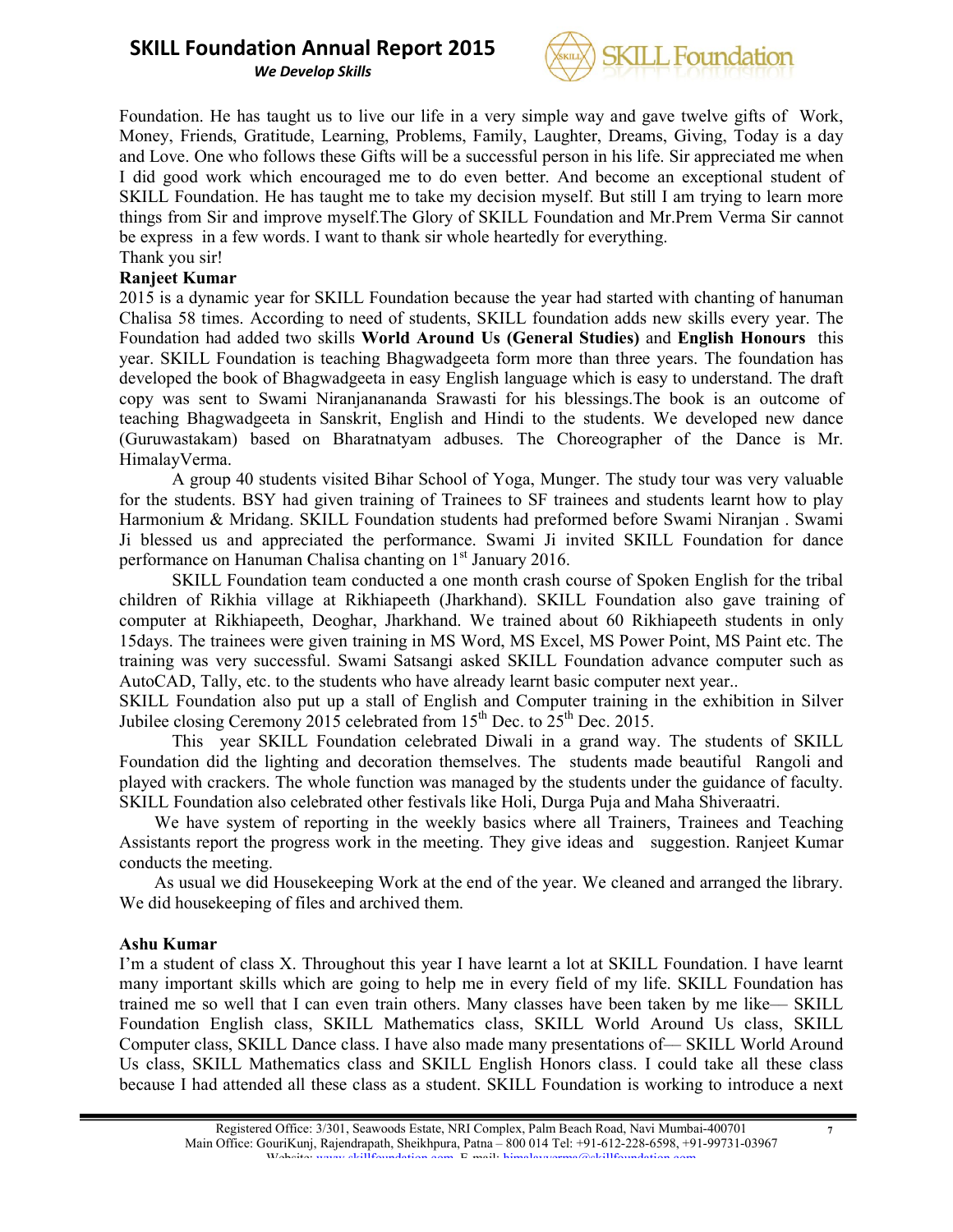*We Develop Skills*



class namely SKILL Science. I have also worked for the presentation of SKILL Science. This year I have started attending English Honors Class.

I want to share an incident which is something like…….. One day sir gave me Question bank of English Honors. He told me to type all the questions of English Paper–IV from year 2000 to 2015. I started typing. After 4 days, sir asked if there was any processor not, then I said that I had typed 4 chapter. Than sir said "only 4 chapters in four days. Than in next 4 days I typed the whole which were left. Then again sir said to type English Paper– III from year 2000 to 2015. And finally I typed the whole in next four days only. Sir appreciated me.

And this is how my typing was improved.

This year I got opportunity to visit Bihar School of Yoga, Munger, Bihar. Here, I learnt how to live alone and away from family without any problem or tension. I learnt there yoga and asanas in BSY. I learnt there how to play Harmonium.

This year we had a trip from SKILL Foundation to Rikhiapeeth, Rikhia, Jharkhand. In this trip I was the in-charge. I tried my best to take care of all the smaller children and all others. Only bad habit I had was to being angry for others but I overcame my vice. In Rikhia, I had learnt very important skills, especially how to manage the group. We had our exhibition in Rikhia for SKILL English class and SKILL Computer class. I was in-charge in exhibition. I did photography for our trip.

There was a SKILL Photography class held in SKILL Foundation by our trusty Mr.Ashir T. and Ms.ShaliniVerma. I attend this class in which I knew some important photography tips. I also took part in SKILL Photography Competition.

Today I am the best in my school and in class in every way. I have something vital skills which others don't have. And there is 100s 1000s of children who need such type of skills for their better improvement and success in their life. Because in this modern age whole thing is going to be digitalized.

Once again I'm saying that I have learnt many things and still I'm trying to learn more and more. Today I thank SKILL Foundation for giving a lot.

"Thank U SKILL Foundation"

"I will do it, sir"

### Hritik Kumar.

My name is Hritik Kumar. In this year I did so many things, like I made the presentation of Maths, World around us (History, Geography and Civics), English and English (horns). I also wrote the notes of Morning Sadhana Maths class and Computer class. I took the Computer class.

I also went to BSY (Bihar School of Yoga), there we enjoy every moment meditation. There we did Karmayoga, Yoga, Music class, Kirtan etc. There we got to write of this trip. I got to write of Yoga Class.

I also went Rikhiapeeth two times, first for teaching computer, here I with other SKILL Foundation students' tought the Basic and Advance of computer. And second for attaining the program with students and sir. Her I got the incharge of this trip, and I have to write whole report of this trip. In this trip I learnt so many things.

In SKILL Foundation I learnt everything what I cannot learn anywhere.

### NibhaKumari

This year I have taken the English classes at SKILL Foundation. This way I got a chance to brush up my knowledge and improve my English speaking throughout the year. This year we learnt all the chapters of Bhagwadgeeta both in Sanskrit and in English. We also learnt some adhavu (some dance steps) in Bharatnatyam and we developed a Bharatnatyam dance based on Guruvastakam. Sir also taught me English Hons which helped me in clearing my university exams. It also enriched my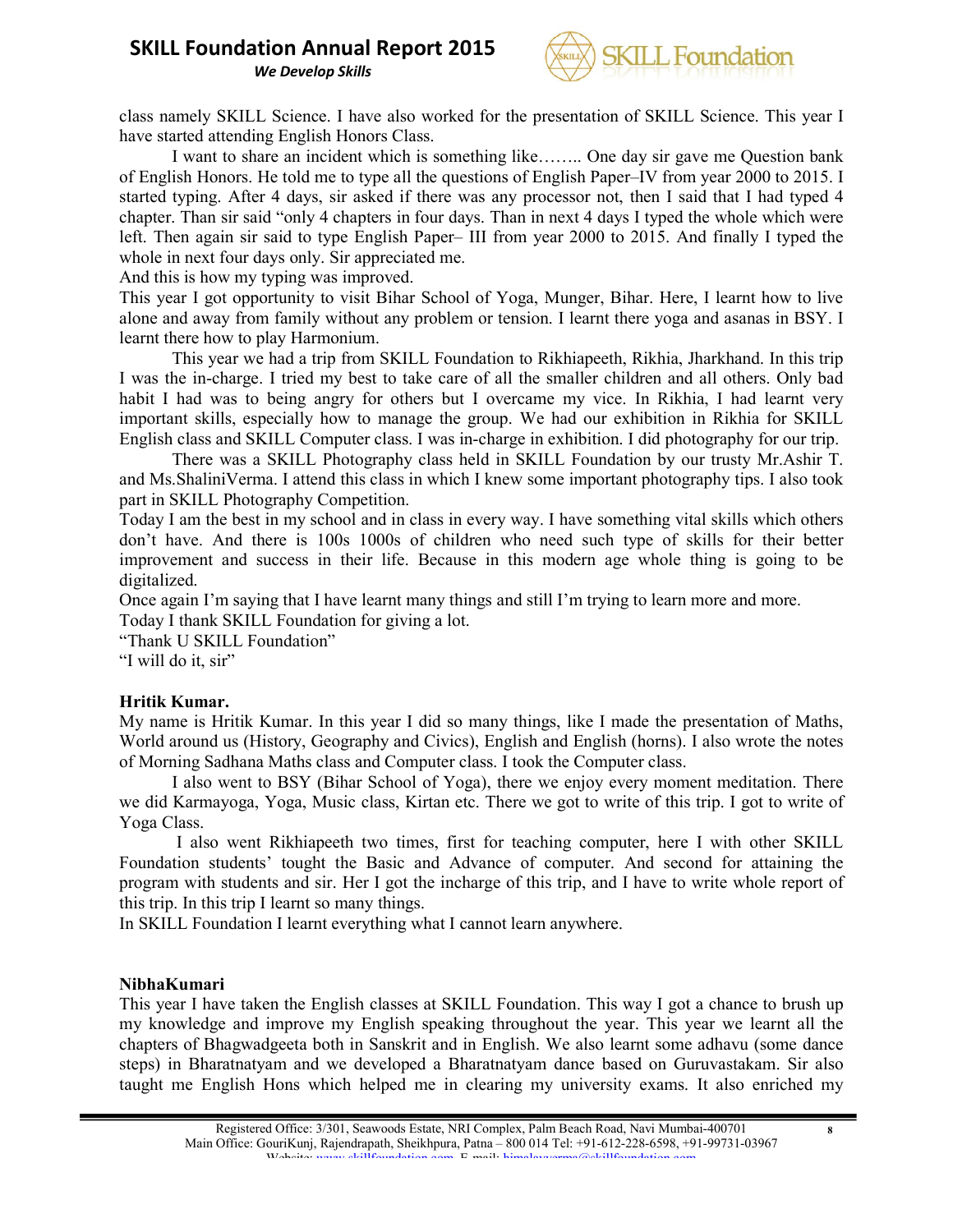*We Develop Skills*



vocabulary and knowledge of English in many respects. I also led the study tour of SKILL Foundation at Munger & Rikhia Ashram, where we learnt plenty of things.

In Rikhia we got a chance to show our yogic way of teaching English & Computer in the Exhibition. This year we celebrated a grand Diwali at Skill Foundation. We learnt that even if we spend less money we can use our ideas to do things and have a nice function.. We had also photography class and competition conducted by Ashir Sir & Shalini ma'am. Now whenever we take photographs we take care of the tips learnt in the class. In the housekeeping work we made our library more organized and shifted the office of SKILL Foundation to a bigger room. During the later part of the year Sir introduced The Bible and The Qur'an along with the existing Bhagwadgeeta in the Morning Sadhna class.

### Sanjeev Kumar

When I came to Skill Foundation. First day I was read Skill nine mantras pronunciation of (A) . I asked to sir, what is pronunciation. Sir said that If you don't know pronunciation. So you cannot speak in English correctly. Sir told me at Skill Foundation first rule of pronunciation. Sir told to me you should come in Morning because in Morning every day I take the class of Bhagwadgeeta. If you come in Morning. You learn Sanskrit, English and Pronunciation also, you also speak in English. When I gone to Rikhiapeeth. then I came bake at Skill Foundation. Then I come to every day in Morning. I learn Sanskrit, English and Pronunciation. I learn Basic and Advance. But now I come in Morning every day. Every day first I am starting SaundaryaLahari and I read also SaundaryaLahari. After I clean the class room and Mandir. Every day clean the class room and Mandir. Sir said that in new years I start the Bible, Qur'an and Bhagwadgeeta everybody should come in Morning. Sir said that one day I teach Bible, one day Qur'an and Bhagwadgeeta. I learn Bible, Qur'an and Bhagwadgeeta. What is the Bible, Qur'an and Bhagwadgeeta. I learn many dances.

I will do it, sir

### Vijay kumar

This Report I am writing for skill foundation which I calls my second home. I also like to come in Morning Sadhana throe Sanskrit we learn English this is the main formula of teaching English at skill foundation. When I came to skill foundation I was very leggie but after the sir's idea of karma yoga I looked myself changed and I became a laborious boy. There is one more thing which I like that was trips of here in this we go Munger, Rikhiapeeth, Chandan in this year one more place has been joint that is Netarhat, we will go there and learn some new thing from there we will see there's style's of eating, sleeping, reading and cleanness. And one more thing I like which we learn computers in skill foundation throe S.S.C.P. we learn computer's free. Sir' told us many types of skills like Pronunciation, Cleanness, Good writing, Management, how to speak, how to use washroom act. In trip's also we learn many things to stay with friends to compromise and self confidence. We also learn some new impotence things for our life firs we learn how to capture a photo and we did competition on that we gave three selected photo for that and good news is that I came second in that and gave me a certificate for that and one big and heavy gift also and that was my glade eased day of this longer life. For that I want to give a very-veryyyyyyyyyyyyyyyyyyyyyyyyyyyyyyyyyyyyy thanks to sir.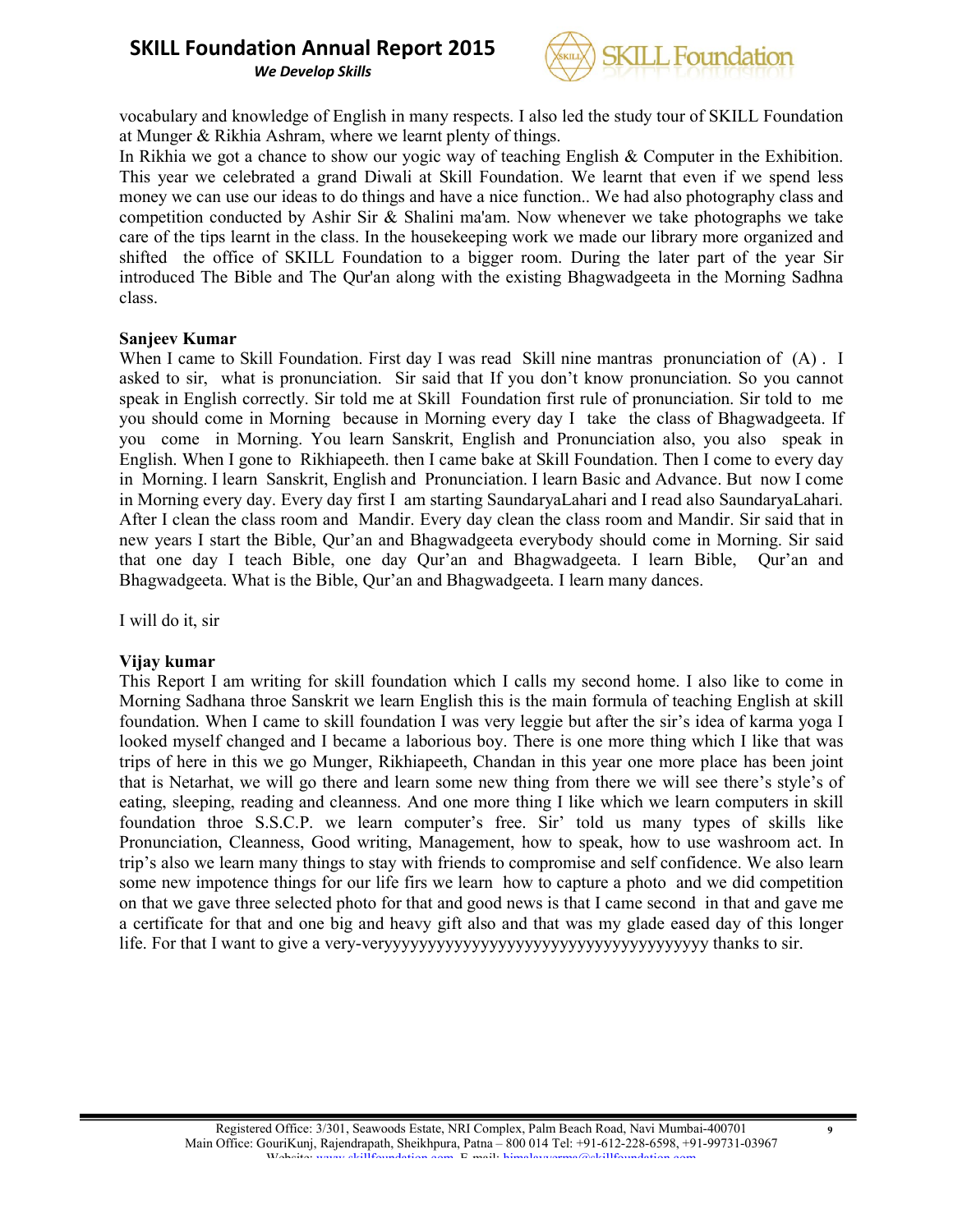

| <b>SKILL Foundation Annual Statistics - 2015</b>                     |                                 |                       |                              |                        |                                                |                              |  |
|----------------------------------------------------------------------|---------------------------------|-----------------------|------------------------------|------------------------|------------------------------------------------|------------------------------|--|
| <b>Subject</b>                                                       | <b>Trainers</b>                 | Tot<br>al<br>Day<br>S | No. of<br><b>Classe</b><br>S | No.<br>of<br>Hour<br>S | <b>Attendan</b><br>of<br>ce<br><b>Students</b> | Average<br>Student/Cla<br>SS |  |
| <b>English</b><br>Reading,<br><b>Writing</b><br>&<br><b>Speaking</b> | Ms.Nibha Kumar                  | 181                   | 181                          | 186                    | 6914                                           | 38                           |  |
| <b>Mantra Chanting</b>                                               | Mr.PremVerma                    | 49                    | 49                           | 49                     | 1973                                           | 40                           |  |
| <b>Seva</b><br>and<br>Karmayoga                                      | Mr.Chandan Kumar                | 52                    | 52                           | 52                     | 1252                                           | 24                           |  |
| <b>Movie</b>                                                         | Mr.Premchandra                  | 46                    | 46                           | 90                     | 1433                                           | 31                           |  |
| Library                                                              | Mr.Chandan Kumar                | 48                    | 48                           | 94                     | 1125                                           | 23                           |  |
| <b>SKILL Foundation</b><br><b>Computer Class</b>                     | Mr.Aditya&Mr.Hritik Kumar       | 183                   | 231                          | 260                    | 955                                            | 4                            |  |
| <b>SKILL Maths Class</b>                                             | Mr.Premchandra&Ms.Nibha         | 66                    | 66                           | 69                     | 1492                                           | 23                           |  |
| <b>Morning</b><br>Sadhana& Yoga                                      | Mr.PremVerma                    | 324                   | 324                          | 849                    | 4950                                           | 15                           |  |
| <b>English</b><br><b>Evening</b><br><b>Paid Course</b>               | Mr.PremVerma                    | 11                    | 11                           | 14                     | 273                                            | 25                           |  |
| <b>Activity Class</b>                                                | Ms.Khushi&Ms. Ruby Kumari       | 246                   | 246                          | 240                    | 4045                                           | 16                           |  |
| Annual<br><b>Function</b><br><b>Practice Class</b>                   | Ms.Nibha&Ms. Ruby Kumari        | 7                     | 7                            | 18                     | 494                                            | 71                           |  |
| Ramyana Practise<br><b>Class</b>                                     | Ms.Nibha&Ms. Ruby Kumari        | 6                     | 6                            | $\overline{7}$         | 295                                            | 49                           |  |
| <b>Yoga Day</b>                                                      | Mr.PremVerma                    | $\mathbf{1}$          | $\overline{2}$               | 3                      | 45                                             | 23                           |  |
| <b>English Hon's</b>                                                 | Mr.PremVerma                    | 21                    | 21                           | 39                     | 90                                             | 4                            |  |
| World<br><b>SKILL</b><br><b>Around Us Class</b>                      | Mr.PremVerma&Ms.NibhaKu<br>mari | 127                   | 127                          | 141                    | 3844                                           | 30                           |  |
| <b>Meeting</b>                                                       | Mr.Ranjeet Kumar                | 39                    | 39                           | 41                     | 829                                            | 21                           |  |
| <b>Guest Lecture</b>                                                 | Mr.PremVerma                    | 3                     | 3                            | 6                      | 197                                            | 66                           |  |
| <b>Total</b>                                                         |                                 | 141<br>$\pmb{0}$      | 1459                         | 2158                   | 30206                                          | 21                           |  |